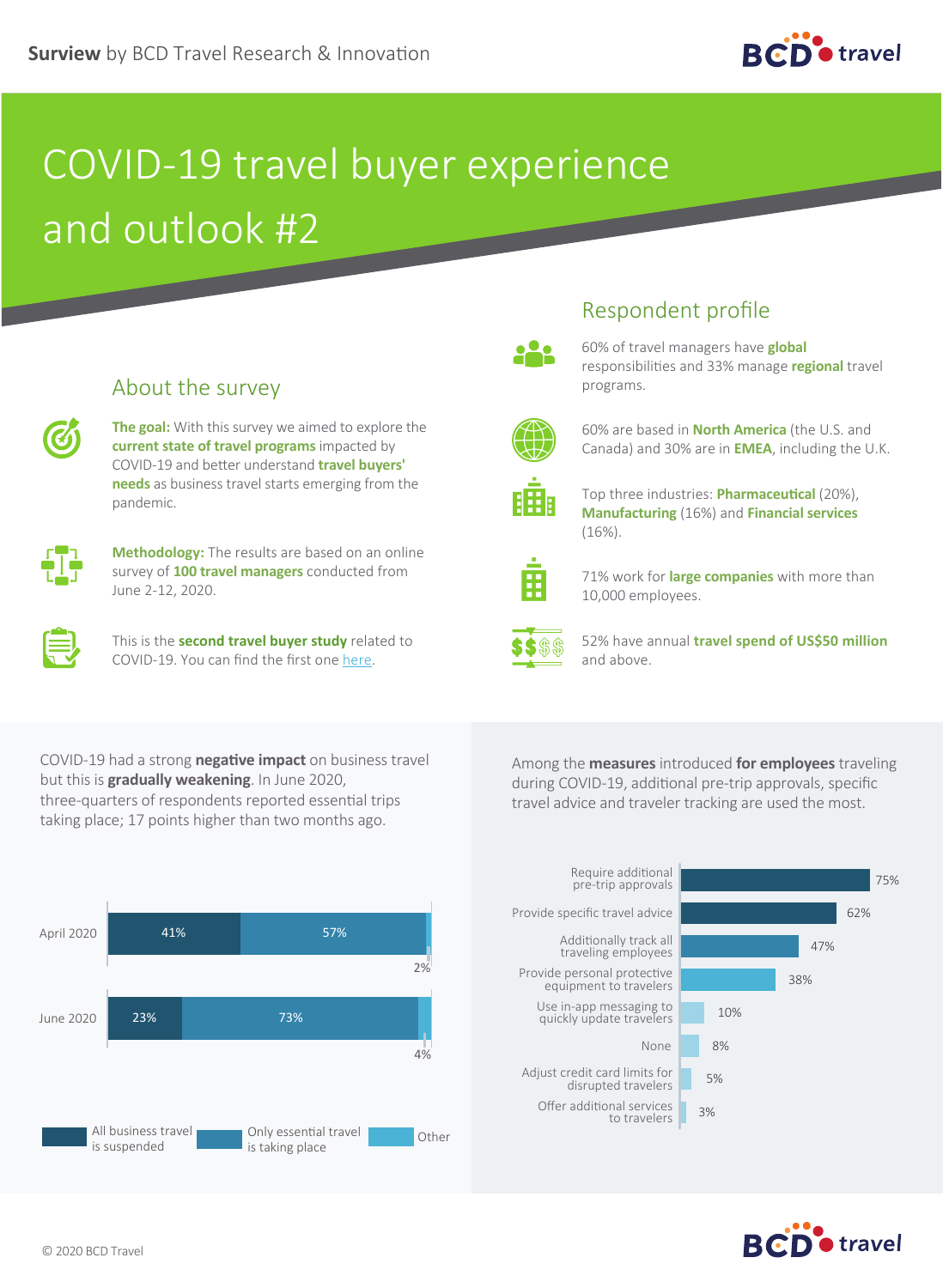

When planning for a **return to normalcy**, 7 in 10 consider business travel a contributor, while 16% see it as central to the plan.

According to three-quarters of respondents, travel management is a **stakeholder** in the **return to normalcy** plan.





Other stakeholders engaged in the return to normalcy plan: **Operations, Legal, Risk, Health and Safety, Communications, Sales**

More than a half of respondents aren't currently collecting **traveler feedback** about their new needs when travel resumes, but they are planning to do so.

Reduced flight schedules and quarantine upon arrival are the top two **travel program challenges** when the restrictions are lifted.





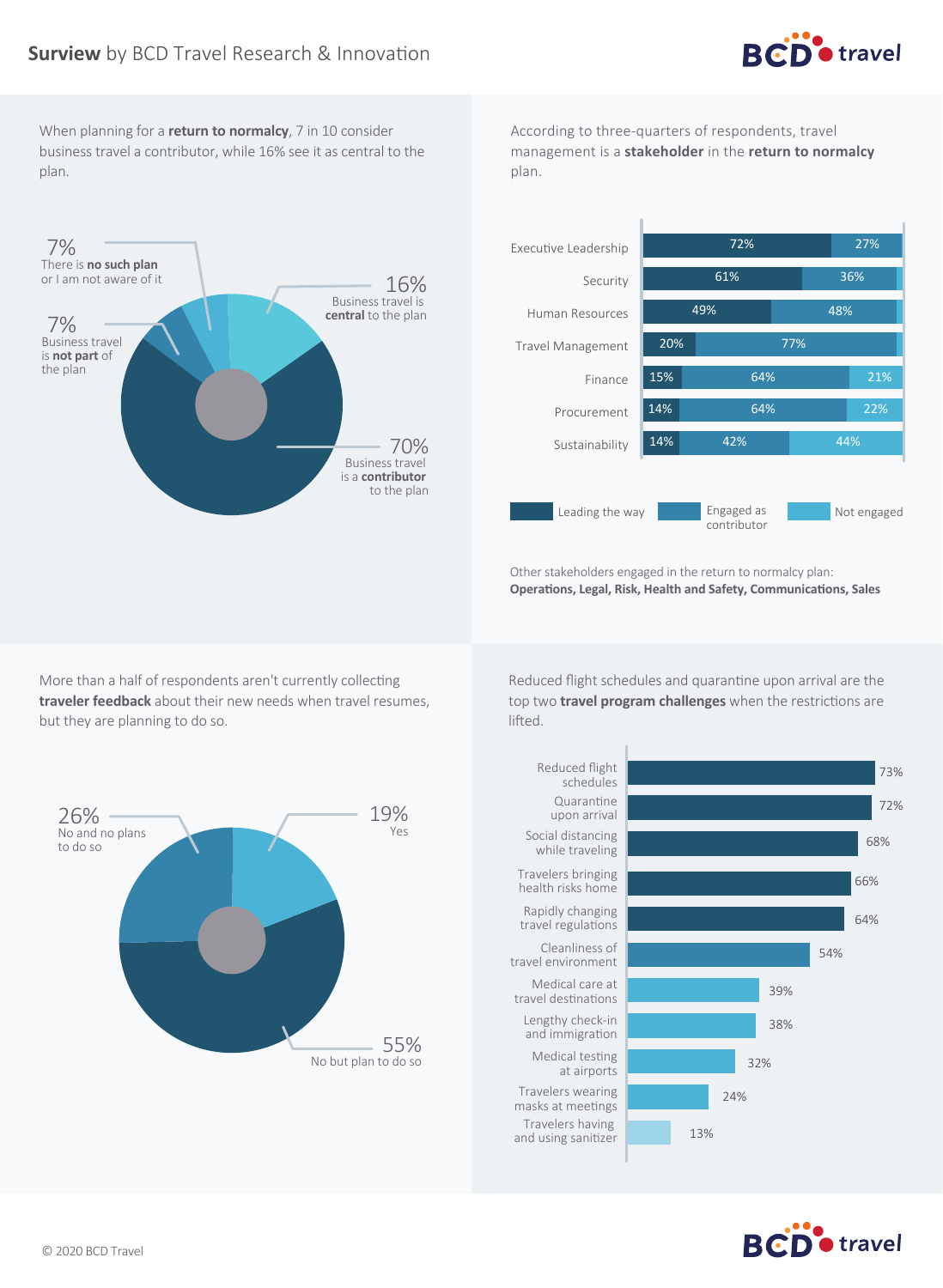

As a result of the pandemic, **travel policy will change**, with a stricter approval process and more detailed information about travel procedures and destinations topping the list of changes.



Travel buyers are considering various **travel management changes**. Managing virtual meetings and events is one of them: Two-thirds are currently involved in virtual meetings management, and this number is expected to rise.



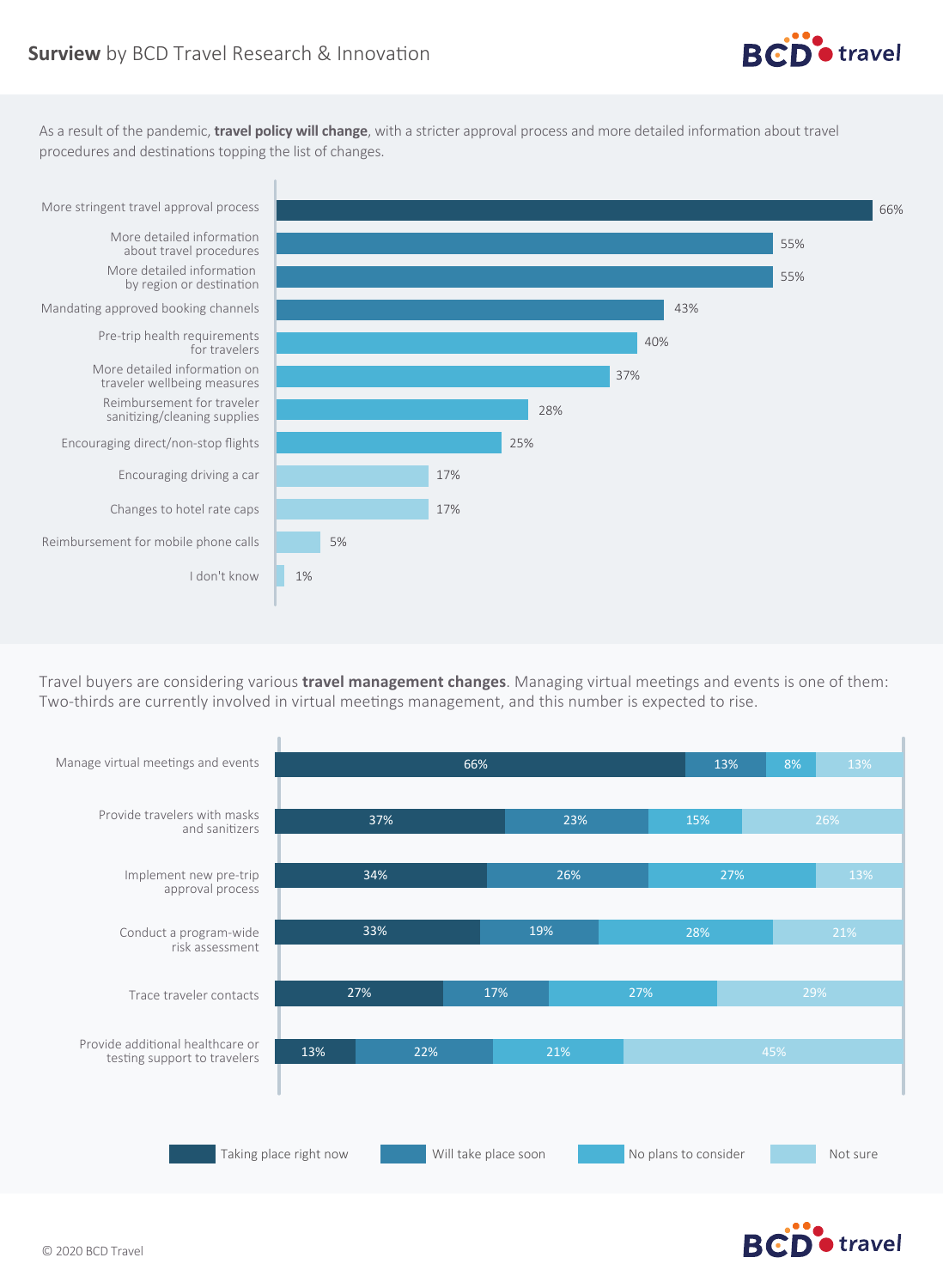

Among anticipated **supplier management changes**, re-negotiating existing agreements and issuing new requirements to preferred suppliers are expected to take place soon. Most respondents do not intend to engage with new suppliers.



Renegotiate existing supplier agreements Engage with new travel suppliers

Issue new requirements to preferred suppliers

Engage with new medical care suppliers

Engage with new duty of care / risk management suppliers

When restrictions are lifted, **buying behavior** is expected to change. When considering **travel modes**, 6 in 10 respondents expect the frequency of travel by car - private or rental - to increase. Airplanes will be used less often according to 85% of travel buyers.



Looking at **accommodation**, independent hotels and alternative accommodations are most exposed to lower business travel bookings. Staying with friends or relatives is expected to become more popular.



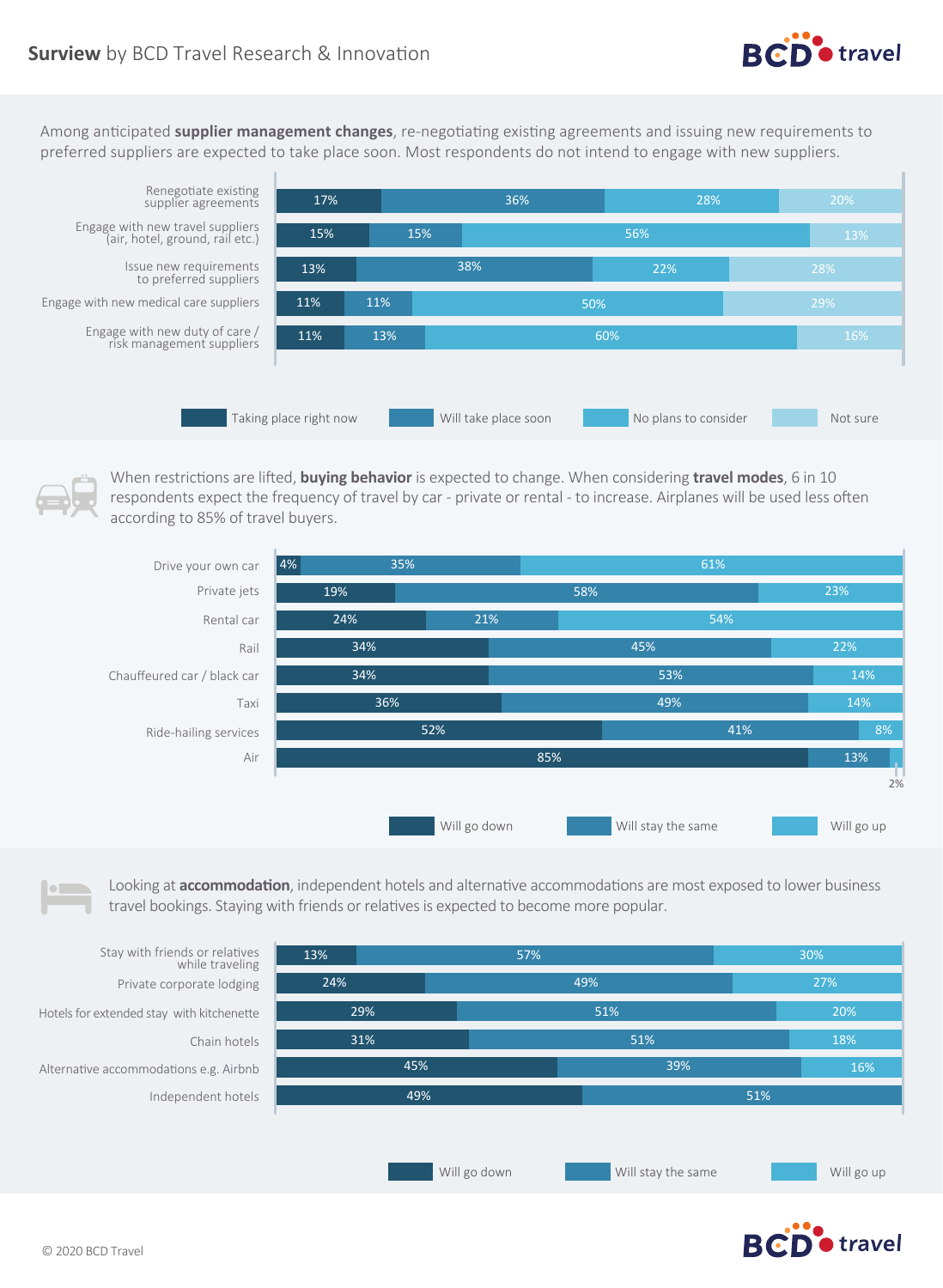

Looking at **travel costs**, three-quarters of travel buyers anticipate higher airfares. Opinion is divided on the outlook for hotel rates.



Travel buyers shared their views on various **measures** adopted by travel suppliers to ensure safe travel in the near future. Their opinions largely coincided with the views of travelers that we reported in a [COVID-19 Traveler Study.](https://www.bcdtravel.com/surview-infographic-covid-19-traveler-study/)

 The results are based on a weighted average of five-point scale ratings from "not important at all" to "extremely important."

Among the measures taken by **airlines and airports**, frequent enhanced disinfection is considered the most important. Contactless check-in and baggage drop, mandatory masks and new boarding procedures to accommodate social distancing are among the top four.



**RCD** travel